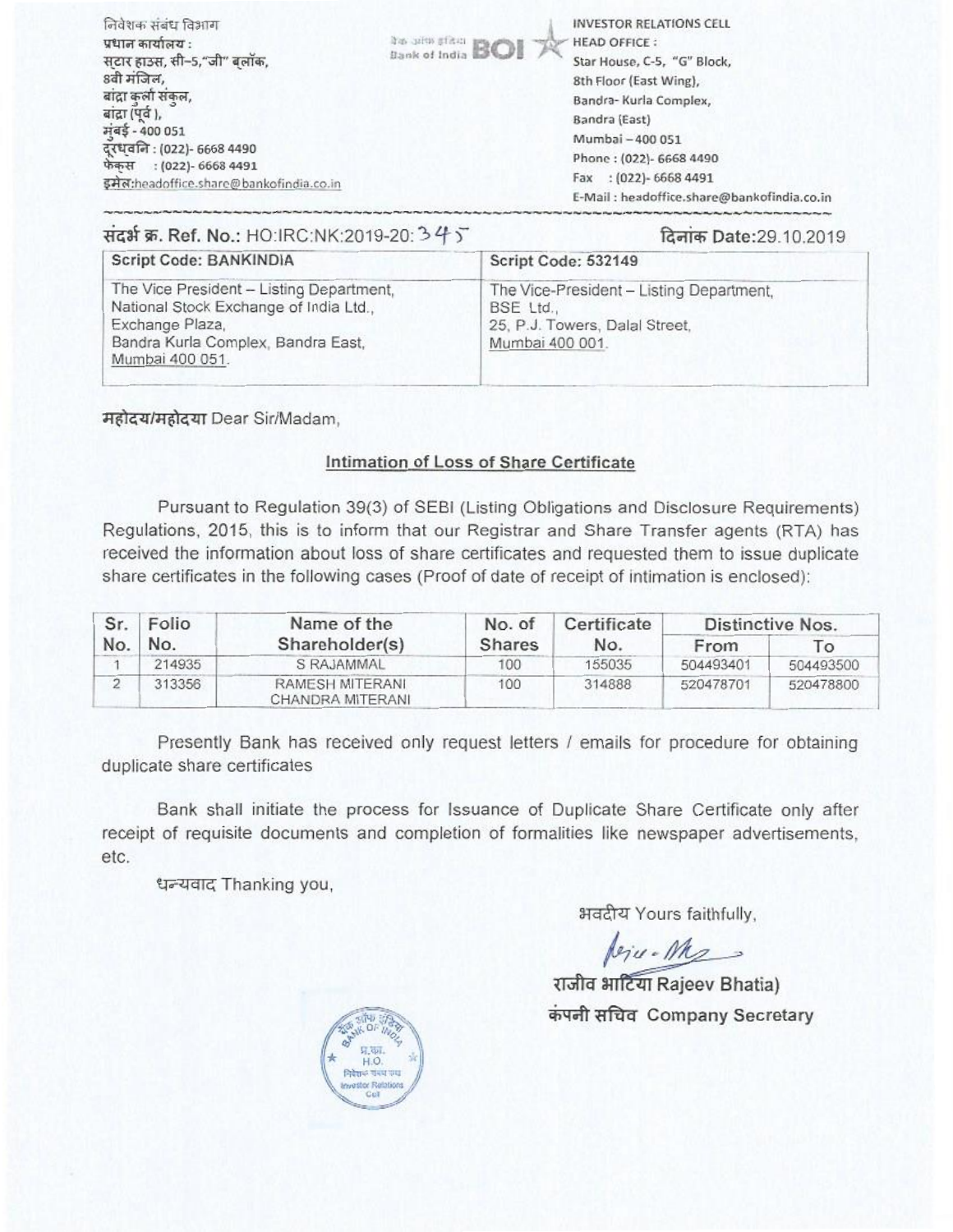## [External]Duplicate Share Intimations Received On: 20191029

 $\times$  DELETE  $\leftarrow$  REPLY  $\leftarrow$  REPLY ALL  $\rightarrow$  FORWARD

...

Mark as unread



• bssduplicate@bigshareonline.com Iue 29/10/2019 12:11

- To: Rajeev Bhatia; Investor Relations Department;
- Cc: vijay@bigshareonline.com; jibu@bigshareonline.com; bhagwan@bigshareonline.com; bssduplicate@bigshareoniine.com;

0.3 1 attachment *<sup>4</sup> •* 

350381pdf

## Caution: This email originated from a source outside Bank of India.

Dear Sir/Ma'am,

Please be informed that in terms of the provisions of the SEBI (LODR) Regulations, 2015. the Company is required to submit information regarding loss of share certificates and issue of duplicate certificates, to the stock exchange within two days of its getting information. Further, the said intimation has to be filed only through the mode of NEAPS filing for NSE and on listing,bseindia.com for BSE and not via hard copy submission

Accordingly, we are sharing herewith the receipt of the following request for loss of share certificate of the Company by shareholders. to enable you to comply with the said regulatory requirement within the timelines prescribed.

| Client Name                                 | Cert. No Dist. No From Dist. NO. To Folio No. Quantity |                  |  | Name             |
|---------------------------------------------|--------------------------------------------------------|------------------|--|------------------|
| BANK OF INDIA - EQUITY   155035   504493401 |                                                        | 504493500 214935 |  | 100   S RAJAMMAL |

Should you have any queries in respect of the aforesaid instruction kindly revert back.

Regards.

 $\overline{\phantom{a}}$ 

Bigshare Services Pvt. Ltd.

Alert:External Mail! Exercise caution while opening URL/atLachment.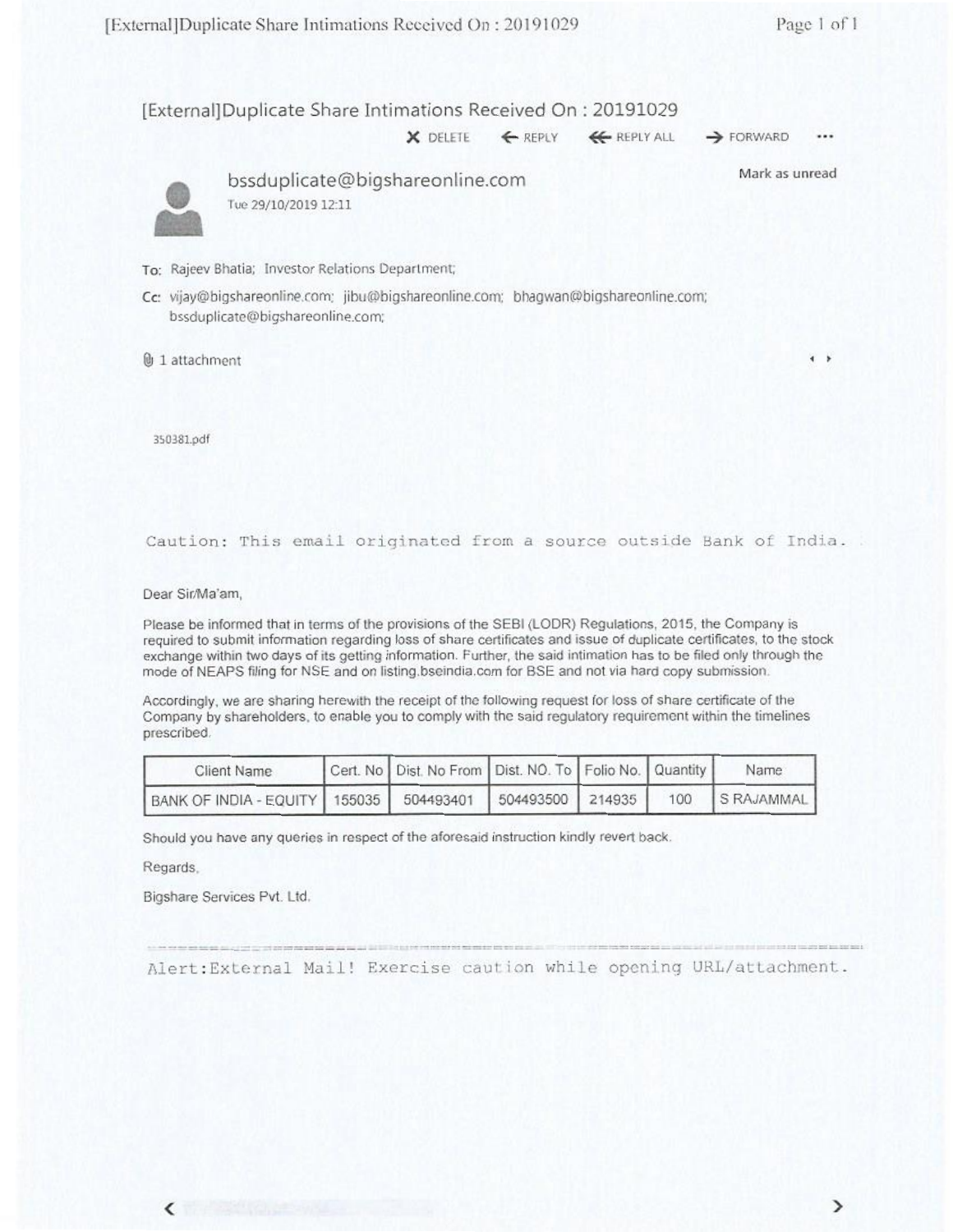$F$ renn

 $11 - 8$ 

공항 시험 이 사람들이 아니다.  $\mathbb{Z}_2$  ,  $\mathbb{Z}_2$ 

> $3.$  Rajammal BIGSHARE SERVICES PVT LTD. **RECEIVED** Subject to Verification  $5.2 \nD$ .  $-350381$ New colony, 29 061 2019 Tuesicosin.  $rank1 - k$ 38003 **THE STATE** Sign.

Big Share Services Pvr. Ltd 1st Floor, Bharat Tin works Building, opp. vasant oasis, Matuana Road, Marol, Andheri East, Mumbai-Hoo 05g.

Subst Request for issue of DUPLICATE SAARE CERTIFICATE.  $1 - f$  Folio No: 214935

Altrad Siz, Madam,

I am S. Rajammed holding Bank of India Share certificate in my name But, the Share certificate has been misplaced Constitute

Sc. I request you to Provide me the Procedule to issue. lis duplicate Share certificate in my names as soon as possible

Thanking you,

់ ដល់ ៖

COL 61

Yours Frathfully,

 $(S, Rajamma)$ 

N

 $3\sqrt{30}$